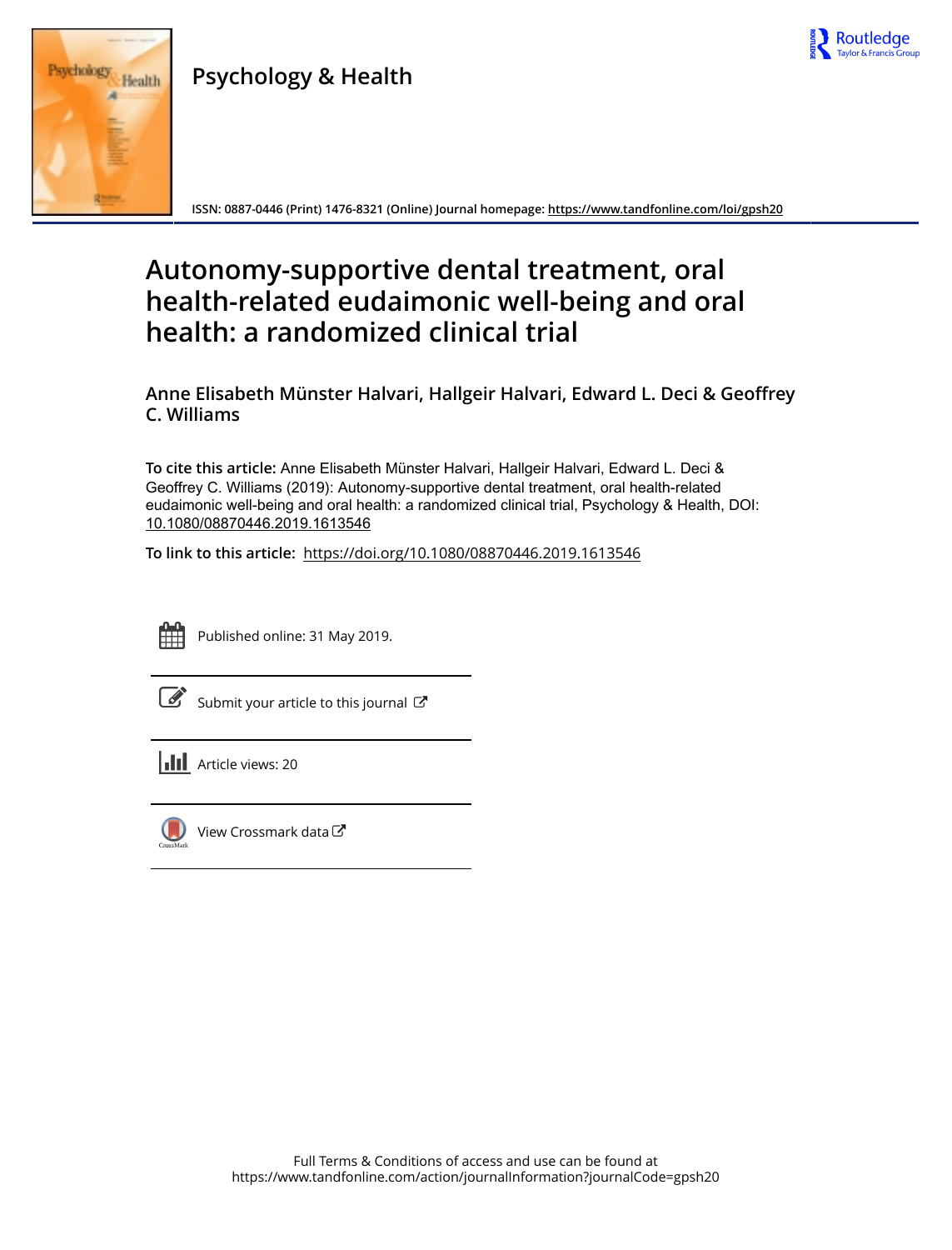Routledae Tavlor & Francis Group

Check for updates

## <span id="page-1-0"></span>Autonomy-supportive dental treatment, oral health-related eudaimonic well-being and oral health: a randomized clinical trial

Anne Elisabeth Münster Halvari<sup>a</sup> (D. Hallgeir Halvari<sup>b</sup> (D. Edward L. Deci<sup>b[,](http://orcid.org/0000-0001-5506-4704)c,d</sup> (D. and Geoffrey C. Williams<sup>c</sup>

<sup>a</sup>University of Oslo, Oslo, Norway; <sup>b</sup>University of South-Eastern Norway, Hønefoss, Norway;<br>SUniversity of Pechester, Rechester, NY, USA, <sup>d</sup>Australian Catholic University, Strathfield, A University of Rochester, Rochester, NY, USA; <sup>d</sup>Australian Catholic University, Strathfield, Australia

#### **ARSTRACT**

**Objective:** We tested the hypotheses that a dental intervention designed to promote oral care competence in an autonomy-supportive way, relative to standard care, would positively predict patients' perceived autonomy support from oral health-care professionals, increases in eudaimonic well-being (i.e. both personal growth and purposeful behaviour goals) and improved oral health (i.e. reduced dental bacterial plaque on tooth surface and reduced gingivitis) over 5.5 months. We also tested a self-determination theory model with the intervention positively predicting perceived autonomy support, which in turn would predict increases in eudemonic well-being, leading to improved oral health.

Design: A randomised two-group experiment was conducted at a dental clinic with 138 patients (M<sub>age</sub> = 23.31 yr, *SD* = 3.5). Variables<br>were measured before and right after the intervention and 5.5 months later.

Results: Overall, the experiment and hypothesised process models received strong support. The effect sizes were large for perceived autonomy support, change in personal growth, change in dental plaque and change in gingivitis, whereas the effect size for purposeful behaviour was moderate. The measurement and structural equation models for the SDT process model received good fit.

Conclusions: The current field experiment extends previous knowledge by showing that promoting patient oral care competence in an autonomy-supportive way improves oral health through patients' eudaimonic well-being.

#### ARTICLE HISTORY

Received 22 October 2018 Accepted 26 April 2019

#### **KEYWORDS**

Autonomy-supportive oral health-care; eudaimonic well-being; personal growth; purposeful behaviour goals; dental plaque; gingivitis

## Introduction

Autonomy-supportive health-care professionals relate to their patients by taking their perspective, encouraging initiation, supporting a sense of choice and being responsive to their thoughts, questions and initiatives (Deci & Ryan, [2000](#page-14-0)). In the dental field,

CONTACT Anne Elisabeth Münster Halvari a ahalvari@odont.uio.no **E** Faculty of Dentistry, Department of Dental Hygienist Education, University of Oslo, Geirmyrsveien 69/71, 0455 Oslo, Norway.

This article has been republished with minor changes. These changes do not impact the academic content of the article.

 $\degree$  2019 Informa UK Limited, trading as Taylor & Francis Group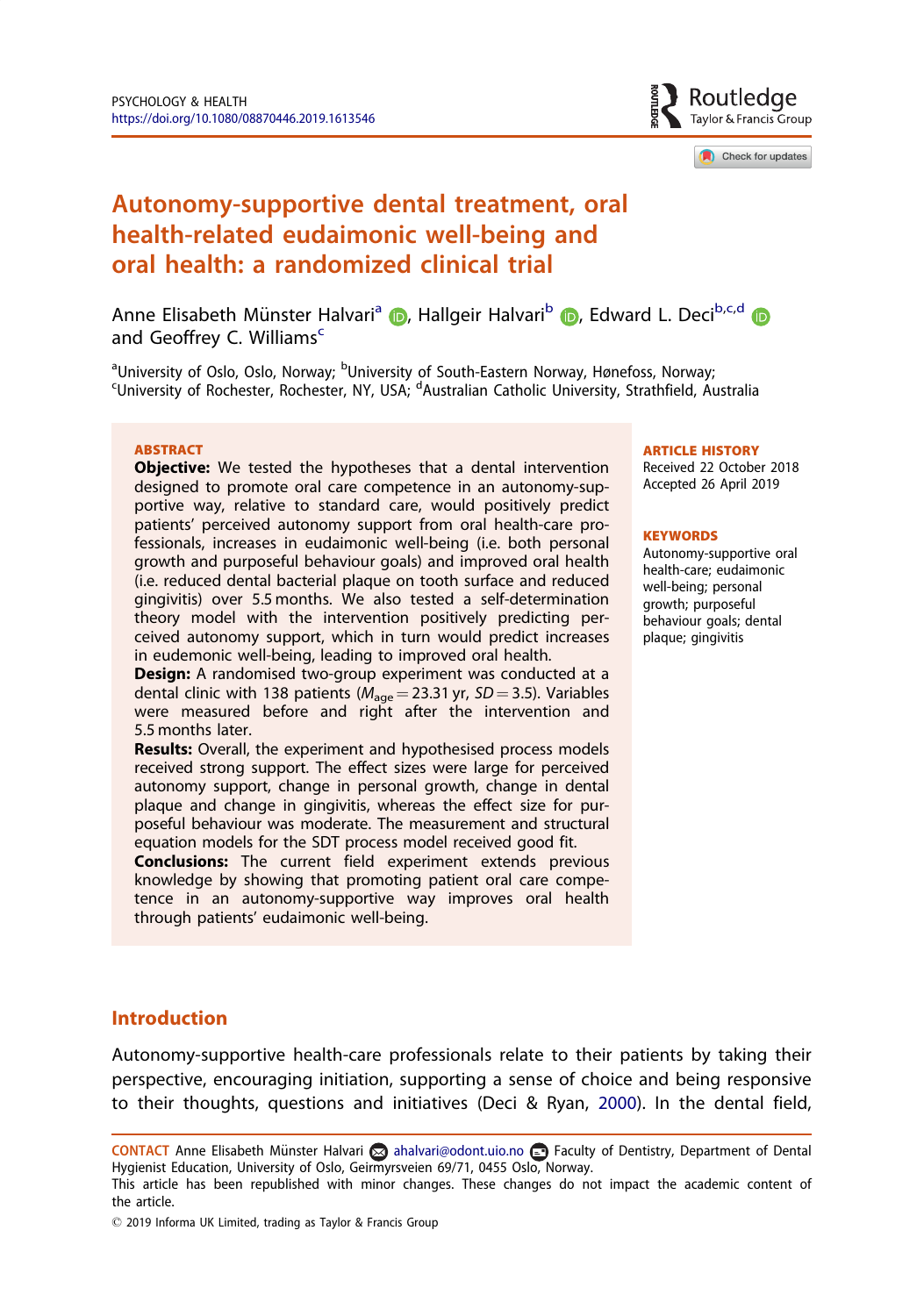#### <span id="page-2-0"></span>2  $\left(\frac{1}{2}\right)$  A. E. M. HALVARI ET AL.

randomised controlled trials (RCTs) have shown autonomy-supportive oral health-care professionals to motivate increases in patients' oral hygiene self-care behaviour and visits to their dentist, and to improve their oral health (Halvari & Halvari, [2006;](#page-14-0) Halvari, Halvari, Williams, & Deci, [2017](#page-15-0)). Could autonomy support affect patients' eudaimonic well-being as well? The eudaimonic concept of well-being was described by Aristotle as the highest human good, which includes activities of the soul that are in accord with virtue. This means that eudaimonia captures the striving to achieve the best that is within us or to fulfil our talents and become what we are (Aristotle, [1984](#page-14-0)). In the present study, we used two components of eudaimonia operationalised by Ryff [\(2014\)](#page-15-0). That is, personal growth, that is, the extent to which people are making use of their personal talents and potential; and purpose in life, that is, the extent to which people feel their lives have meaning, purpose and direction. In the dental field, correlational studies have shown autonomy support positively related to well-being among dental patients (Halvari, Halvari, Bjørnebekk, & Deci, [2013\)](#page-14-0), but this link has not yet been causally tested in a RCT. Hence, it is important to conduct RCTs to investigate whether an intervention intended to be more autonomy supportive facilitates change in eudaimonic well-being, and subsequent health, in the context of an intervention intended to enhance competence and autonomy. If such effects are present, they would represent important contributions to our oral health-care knowledge, and to the study of health interventions in general. If confirmed, this may elucidate additional pathways between need supportive interventions, improvements in quality of life and health. Grounded in self-determination theory (SDT; Deci & Ryan, [2000](#page-14-0)), a dental intervention was designed to promote oral care competence in an autonomy-supportive way and was compared to standard care for dental patients, that is, a standard dental exam followed by a standard teeth cleaning. The main difference between groups was that standard care did not include education in plaque-related diseases and did not include practice in tooth brushing and flossing, as well as a lower time-related dose of autonomy support. The dental care intervention aimed to influence patients' perceived autonomy support, their eudaimonic well-being and their oral health (i.e. dental plaque and gingivitis).

Following SDT (Deci & Ryan, [2000](#page-14-0)), the intervention focused on providing meaningful competence information provided in an autonomy-supportive way concerning oral health and disease. That is, the oral health-care professional was responsive to patients' questions, acknowledging and reflecting their perspectives, offering rationales when making recommendations to do oral self-care behaviours that are known to promote healthy teeth and gingiva and therefore to prevent plaque-related diseases. The oral health-care professional also emphasised choice when fostering oral-care skills with education, demonstrations and practice. Thus, compared to patients who received standard care, it was hypothesized that intervention patients would report higher levels of perceived autonomy support (Hypothesis 1), due to the higher dose of intervention focus on choice and volition. In addition, intervention patients were expected to respond with greater positive changes in eudaimonic oral-health-related personal growth (Hypothesis 2), due to the intervention focus on skill fostering, education in plaque-related diseases and demonstrations and practice in tooth-brushing and flossing, as well as greater positive changes in eudaimonic oral health-related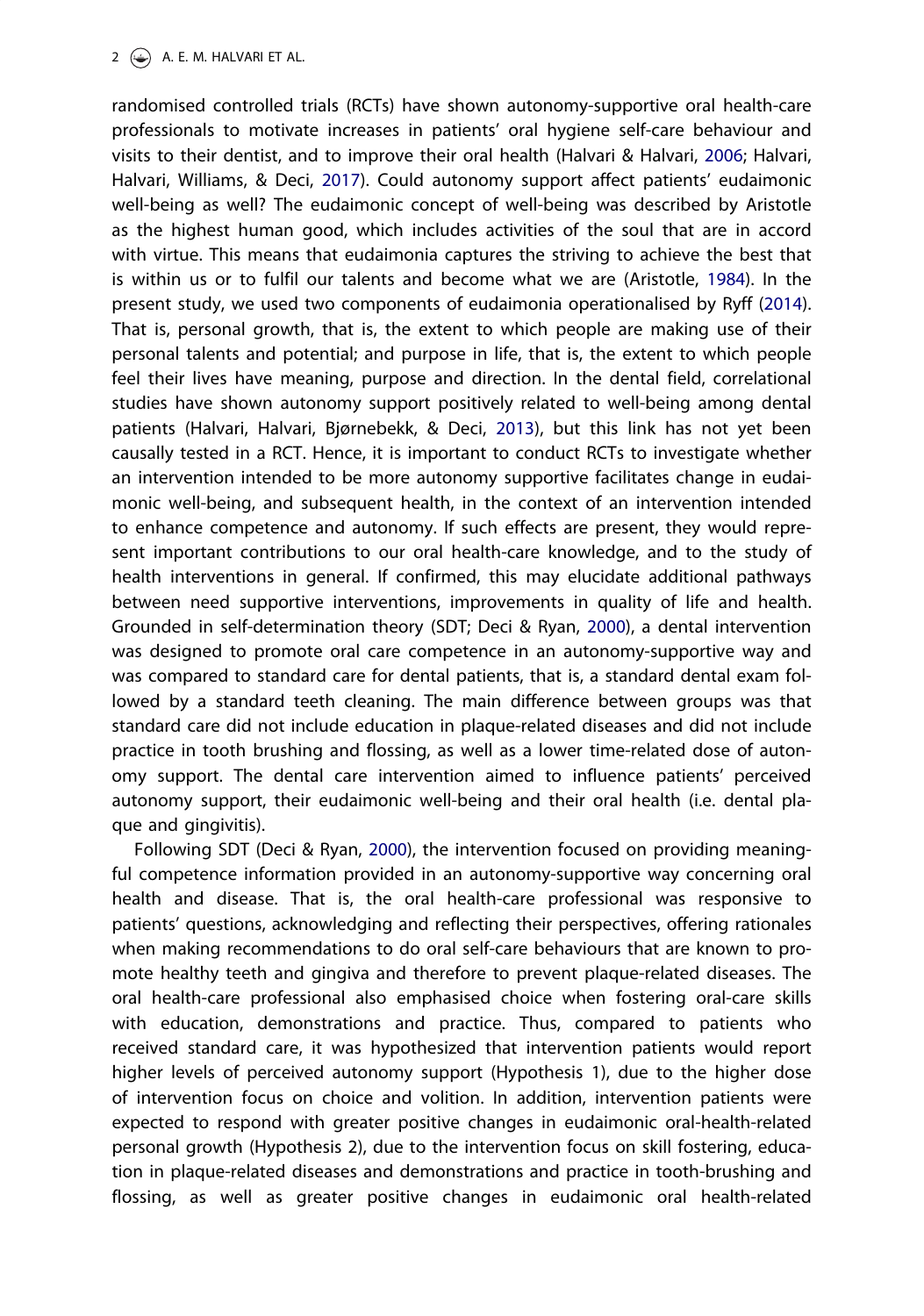<span id="page-3-0"></span>

Figure 1. Theoretical model.

purposeful behavioural goals (Hypothesis 3), because of the intervention focus on rationales for behaviour when recommendations were given. Finally, intervention patients, relative to control patients, were expected to reduce their dental bacterial plaque on tooth surfaces (Hypothesis 4) and reduce their gingivitis or gum bleeding (i.e. improve their oral health) (Hypothesis 5), because of the active elements of education, and practice in tooth brushing and flossing in the intervention.

## The SDT process model of eudaimonia and oral health

Following SDT (Deci & Ryan, [2000](#page-14-0)), the process model hypothesis (Hypothesis 6) is formulated as follows (see Figure 1): the intervention was expected to predict perceived autonomy support in treatment among patients, as shown by similar previous interventions in the dental field (Halvari & Halvari, [2006](#page-14-0)). Further, autonomy support was expected to positively predict changes in eudaimonic well-being, both oral healthrelated personal growth and purposeful behaviour goals, because autonomy has been critical for well-being globally, on multiple domains such as work, education, health, sport, relationships, religion and leisure (Black & Deci, [2000;](#page-14-0) Grolnick & Ryan, [1987](#page-14-0); Niemiec, Ryan, Patrick, Deci, & Williams, [2010;](#page-15-0) Ryan, Bernstein, & Brown, [2010](#page-15-0); Ryan, Curren, & Deci, [2013;](#page-15-0) Ryan & Deci, [2000](#page-15-0)). In addition, internalising purposeful behavioural goals would predict personal growth, as indicated in particular in life coaching interventions including training in goal-setting and goal-striving, and in research on self-concordant and autonomous goal strivings, as well as by intrinsic goal aspirations, which all have been shown to predict well-being in multiple domains (Brunstein, [1993](#page-14-0); Green, Oades, & Grant, [2006](#page-14-0); Montasem, Brown, & Harris, [2014;](#page-15-0) Romero, Gómez-Fraguela, & Villar, [2012;](#page-15-0) Sheldon & Elliot, [1999;](#page-15-0) Sheldon, Kasser, Smith, & Share, [2002\)](#page-15-0).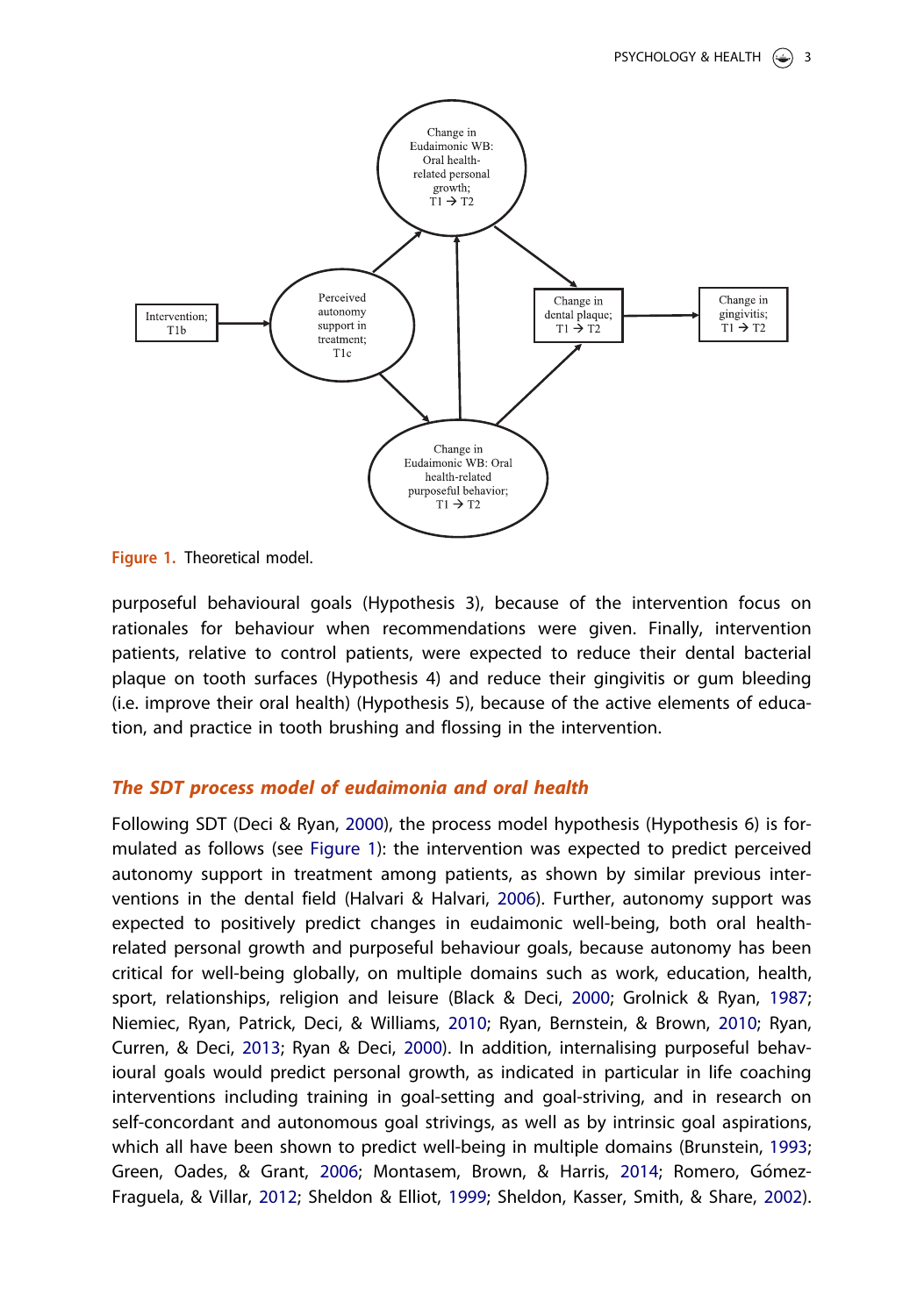<span id="page-4-0"></span>We should also bear in mind that the strong positive correlation between purposeful behavioural goals and personal growth (Ryff, [1989\)](#page-15-0), and the above studies described, might indicate that personal goal pursuits and goal attainments predict personal growth. Finally, positive changes in eudaimonic well-being (both oral health-related personal growth and purposeful behavioural goals) were expected to be associated with decreases of dental plaque or bacteria on tooth surfaces, which would improve oral health (i.e. reduce gingivitis). This last link is expected because clinical experimental evidence concludes that effective plaque removal causally influence lifelong dental and periodontal health (Löe, [2000](#page-15-0)). The expected link from well-being to dental plaque is also based on research indicating that higher levels of both personal growth and purpose in life are both linked to better physiological regulation, such as lower levels of daily salivary cortisol, lower pro-inflammatory cytokines, lower cardiovascular risk and longer-duration REM sleep compared to those with lower well-being (Ryff, Singer, & Love, [2004\)](#page-15-0). Other research has found that eudaimonia was linked with downregulation of pro-inflammatory genes and increased expression of antibody synthesis genes (Fredrickson et al., [2013](#page-14-0)), reduced risk of stroke (Kim, Sun, Park, & Peterson, [2013](#page-15-0)) and reduced risk of myocardial infarction among patients with coronary heart disease (Kim, Sun, Park, Kubzansky, & Peterson, [2013\)](#page-15-0).

The hypothesized process model direct and indirect links are illustrated in [Figure 1](#page-3-0).

## Method

## **Participants**

Patients were 138 students ( $M_{\text{ace}} = 23.31$  yr, SD = 3.5) from the (University of Oslo) (see study flowchart in [Figure 2](#page-5-0)) who did not have periodontal pockets  $\geq$ 4.0 mm, did not have significant additional diseases, were not pregnant, understood Norwegian language and gave informed consent. For additional information about participants, power analysis, inclusion/exclusion criteria, completers/dropouts and a full description of the experimental procedure, see Halvari, Halvari, Bjørnebekk, & Deci, [\(2012a](#page-14-0)). In the present article, the variables measuring eudaimonic well-being are original and new, though autonomy support and dental plaque were also reported in the previous study (Halvari et al., [2012a\)](#page-14-0). Dental plaque and gingivitis were included in the current study because these variables have never been investigated in relation to eudaimonic wellbeing. Hence, possible links between eudaimonic well-being and both dental plaque and gingivitis would be novel. The trial is registered in NSD-Norwegian Centre for Research Data.

## Questionnaire assessments

### Perceived autonomy support (T1c)

was measured with the 6-item version of the modified Health-Care Climate Questionnaire (Williams, Grow, Freedman, Ryan, & Deci, [1996\)](#page-16-0), which was adapted to oral health care. An item is: 'I feel that my oral health care professional has provided me choices and options'. Responses could vary from 1 (strongly disagree) to 7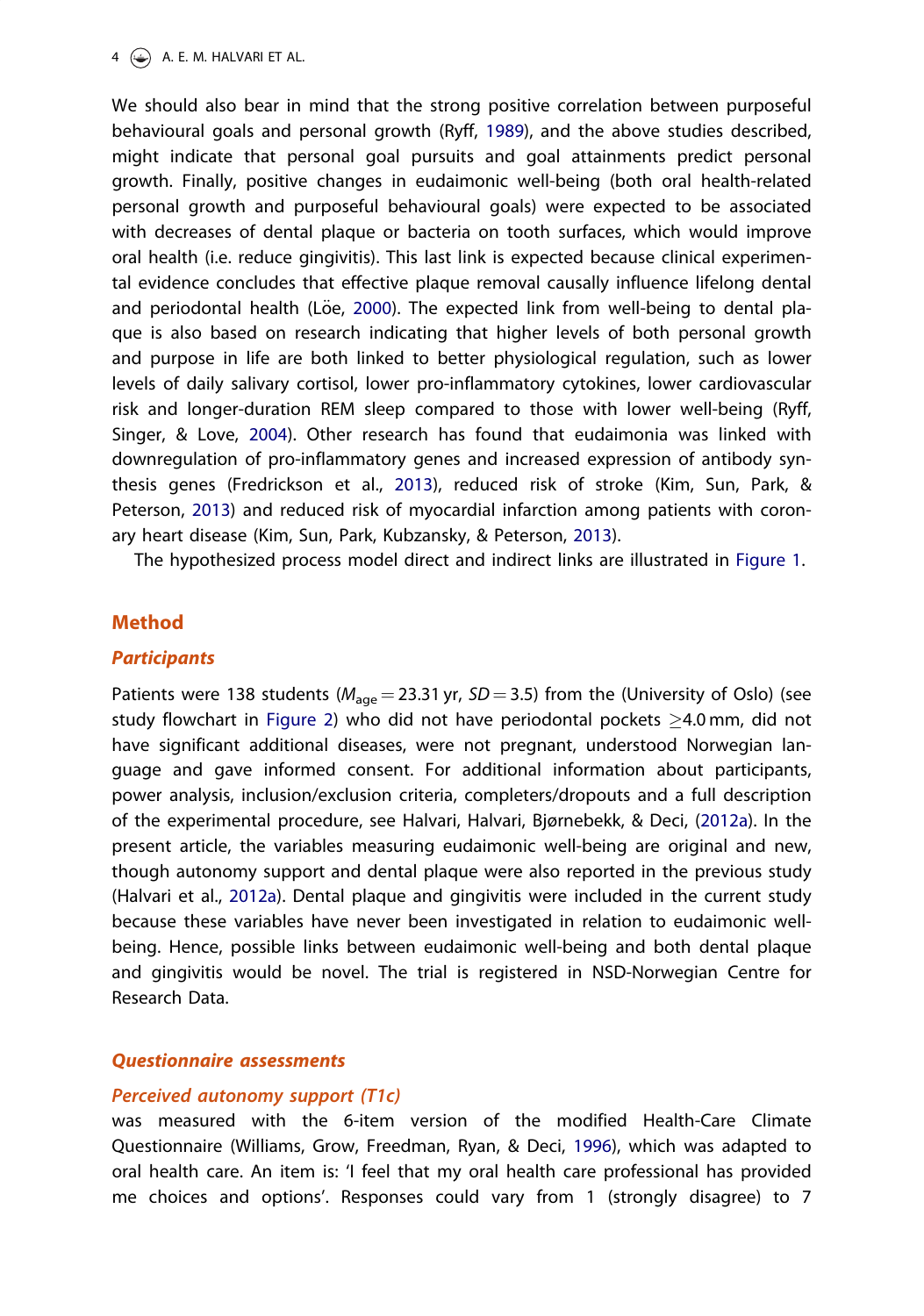<span id="page-5-0"></span>

Figure 2. Study flowchart and time line for measures and procedures.

(strongly agree). Reliability and validity indications of this measure can be found in Williams et al., [\(1996\)](#page-16-0) and in Halvari et al., ([2012a](#page-14-0)).

## Eudaimonic well-being (T1a and T2)

was measured with items from two subscales of the Psychological Well-Being scale developed by Ryff [\(1989\)](#page-15-0). A short 3-item version was used and adapted to oral health for each of the measures of oral health-related personal growth and oral healthrelated purposeful behaviour. Sample items are: 'Recently, I feel I have learned more about my teeth and my oral health' (oral health-related personal growth) and 'I have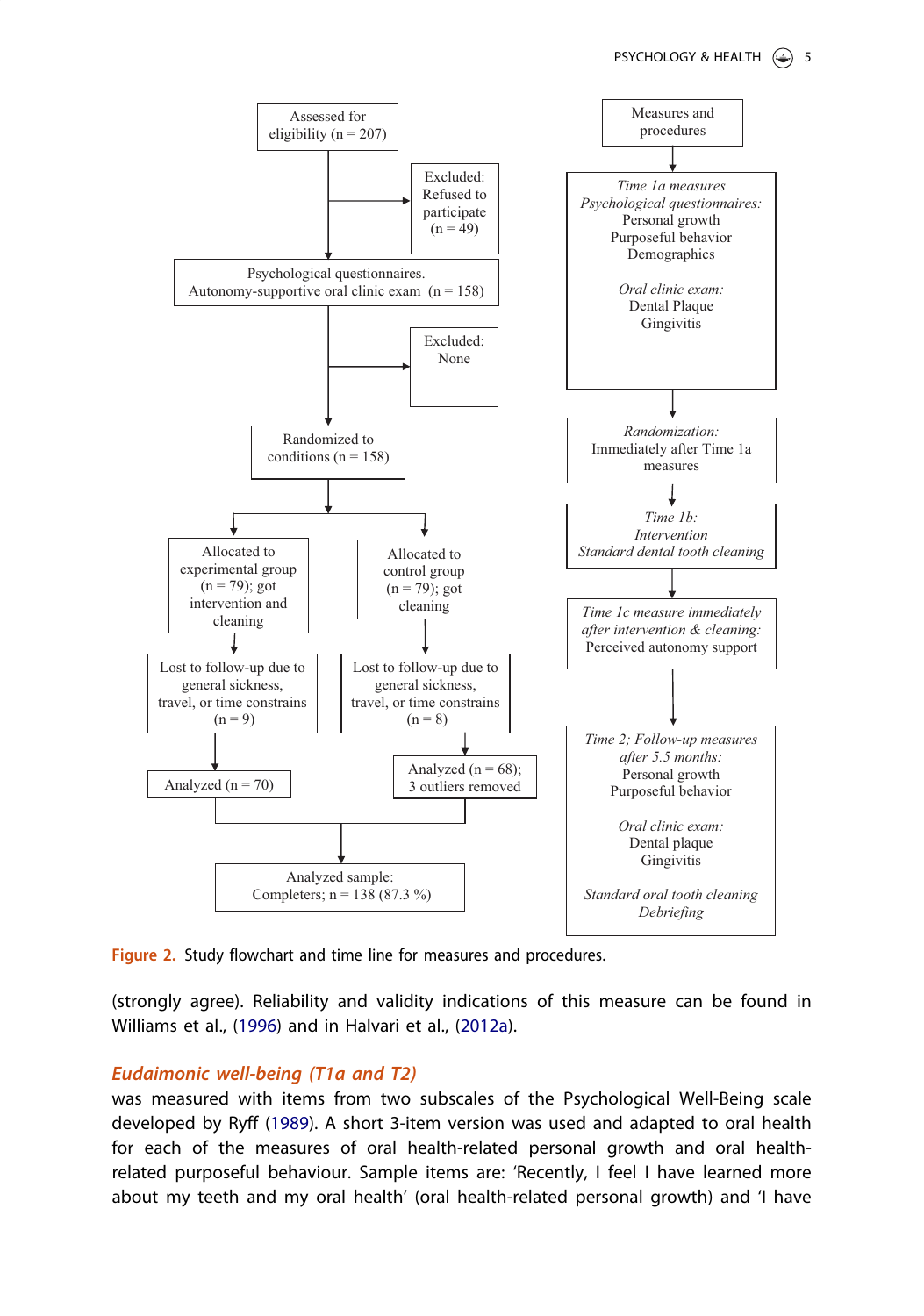<span id="page-6-0"></span>become more active in carrying out my oral health plans' (oral health-related purposeful behavioural goals). The responses varied from 1 (strongly disagree) to 6 (strongly agree). For reliability and validity indications of these scales, see Ryff [\(1989,](#page-15-0) [2014\)](#page-15-0) and Ryff and Keyes, ([1995](#page-15-0)).

## Clinical assessments

## Plaque (T1a and T2).

The dental plaque index (Löe, [1967](#page-15-0)) reflects soft deposits on the tooth surface and is anchored by a scale ranging from score 0 (absence of plaque) to score 3 (abundance of soft matter within the gingival pocket and/or on the tooth and gingival margin).

## Gingivitis (T1a and T2).

The dental gingival index (Löe,  $1967$ ) is anchored by scores ranging from 0 (absence of inflammation) to 3 (severe inflammation, marked redness and hypertrophy; tendency for spontaneous bleeding; ulceration). An Explorer Periodontal double-ended Probe LM23-52B was used for both dental plaque and gingivitis examination procedures.

## Experimental procedure

A randomised two-group trial was conducted in a dental clinic. When participants first arrived at Time 1a (T1a; see [Figure 2](#page-5-0) for the time line of measures), they completed a survey assessing eudaimonic well-being, both oral health-related personal growth and purposeful behaviours, and demographics such as age and gender.

## The standard oral examination (T1a).

The exam lasted about 45 min. The DH was trained to be autonomy supportive during the examination. She addressed: an exam introduction (5 min); measures of dental plaque and gingivitis on all tooth surfaces (20 min); clinical and X-ray exam for caries (5–10 min) and pocket exam (5 min). The final dialogue lasted about 10 min and included information on how caries looks and how to detect it on patients' own Xrays and in their own mouth; and the importance of choice and self-initiation regarding treatment options in order to promote an informed basis for patient choice and decision making. Patients with caries disease were referred to treatment at their dentist.

## Randomization.

After the exam 79 participants were randomly assigned to each condition. Immediately thereafter a 45 min intervention took place for the experimental group, whereas control group participants went directly to a 45 min standard tooth cleaning (see description below). The cleaning in both groups was done in an autonomy-supportive way.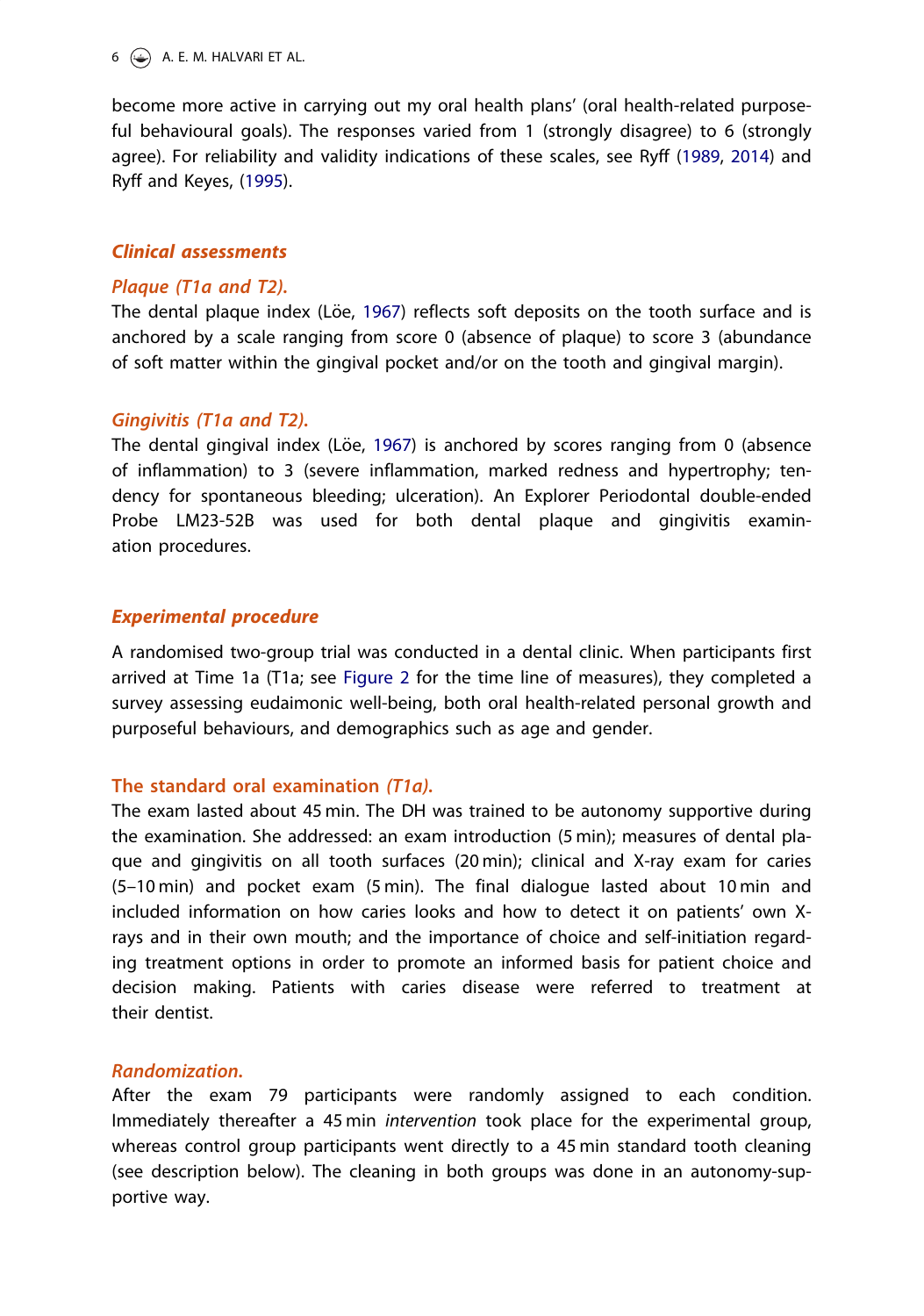#### <span id="page-7-0"></span>The intervention at T1b

(45 min) was designed to promote oral health care competence in an autonomy-supportive way. Based on an initial conversation with the patient the contents of the intervention were: (i) education in plaque-related diseases such as gingivitis, periodontitis and caries; (ii) demonstrating effective brushing and flossing, with participants practicing them and receiving positive feedback and corrections; (iii) giving health promotion and disease preventive information and offering rationales for the oral health and/or oral hygiene behaviours by explaining the relations of behaviours to disease prevention and health; (iv) giving information about the value of fluorides and regular meals and (v) offering choice concerning their oral self-care. For a full description of the intervention, see [supplementary material](https://doi.org/10.1080/08870446.2019.1613546) in Halvari et al., [\(2012a](#page-14-0)).

### The standard tooth cleaning at T1c.

This 45-min cleaning (removing calculus and stain, and finally polishing the teeth) was given to the control group after the exam and to the experimental group after the intervention. At T1c, right after the intervention and tooth cleaning, all participants responded to a questionnaire assessing perceived clinic autonomy support.

At T2 (after 5.5 months), 138 participants responded to all the same questionnaires they completed before the oral exam at T1a, except demographics which were not included. Finally, T2 measures of dental plaque, gingivitis, pockets and caries were performed.

#### Data analysis

The following data analysis procedures were performed: (1) Intervention effects were analysed with multivariate repeated-measures analysis of variance (MANOVA), followed by repeated measures ANOVAs to examine the hypothesis for eudaimonic well-being (personal growth and purposeful behaviour), dental plaque and gingivitis, with the intervention versus control groups as the between group factor crossed with the T1a and T2 assessments as the repeated-measures factor; (2) For autonomy support, uni-variate ANOVA was used; (3) Mplus (version 7.4, Muthén & Muthén, [1998](#page-15-0)–2012) was used to test the path model illustrated in [Figure 3.](#page-8-0) Due to sample size limitations in relation to the number of variable indicators we tested a simplified model. We randomly assigned all six items for autonomy support at T1c into three parcels, as recommended by Little, Cunningham, Shahar, and Widaman, [\(2002\)](#page-15-0). Personal growth and purposeful behaviour with its three items each were included at both T1a and T2. The intervention and change scores in dental plaque and gingivitis were treated as observed variables. As recommended for evaluating model fit in covariance structure analyses (Bollen, [1989;](#page-14-0) Hu & Bentler, [1999\)](#page-15-0), a good fit should have values for the Root Mean Square Error of Approximation (RMSEA) and the Standardised Root-Mean-square Residual (SRMR) close to or lower than 0.06 and 0.08, respectively, accompanied by values for the Comparative Fit Index (CFI) and the Tucker Lewis Index (TLI) close to or higher than 0.95 (Hu & Bentler, [1999\)](#page-15-0) and (4) the indirect links in [Figure 3](#page-8-0) were tested simultaneously as the structural model in Mplus, producing the indirect effects with standard errors, and 95% confidence intervals.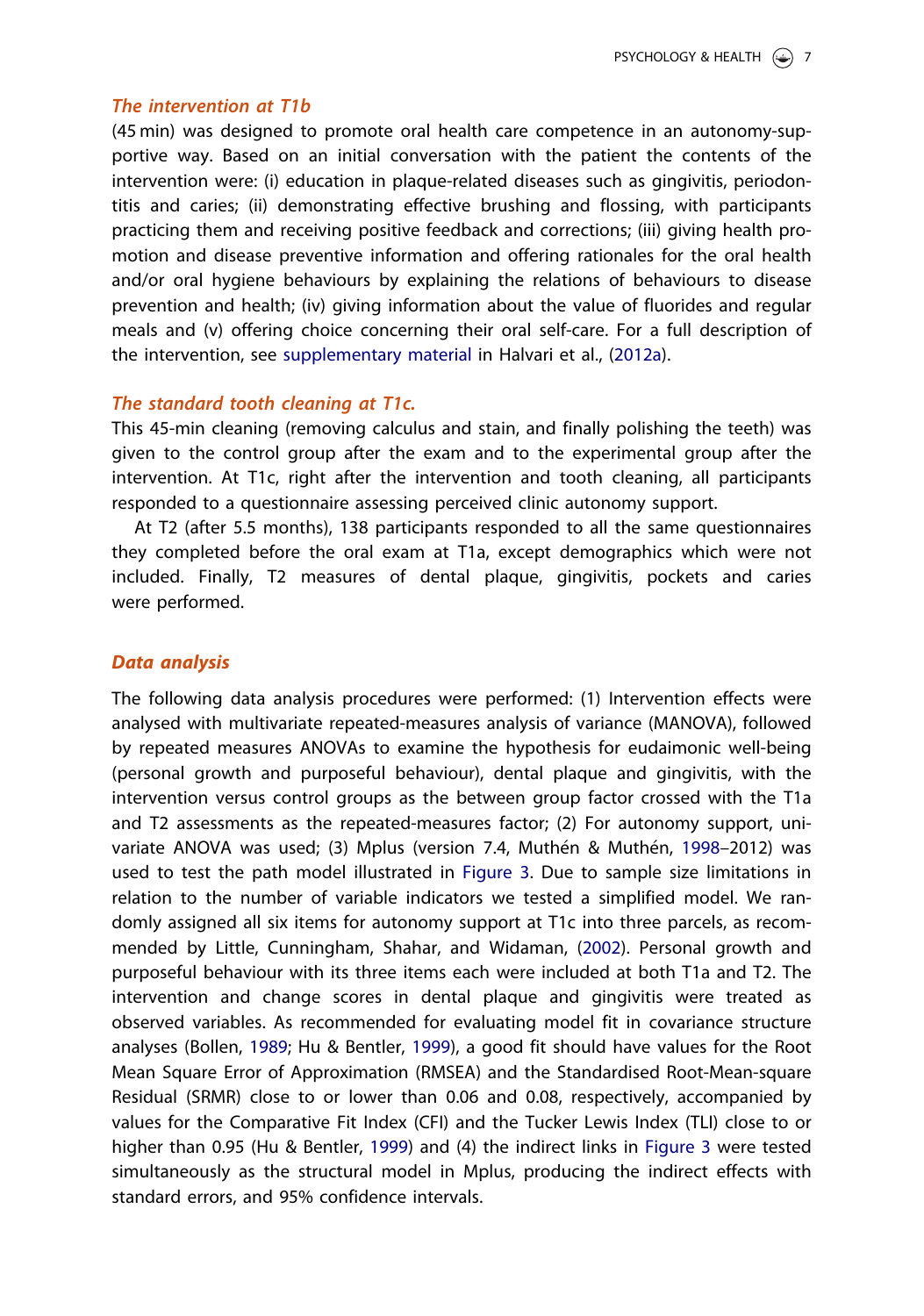<span id="page-8-0"></span>

Figure 3. Standardized parameter estimates depicting the relations in the structural SDT process model of eudaimonic well-being, dental plaque, and gingivitis. Mplus analysis with a combination of latent and observed variables ( $X^2 = 178.59$ , df = 127,  $p = .002$ ,  $X^2/df = 1.40$ ; RMSEA = 0.054, 90% CI for RMSEA: 0.034-0.072; CFI = 0.96, TLI = 0.96, SRMR = 0.082). Note. <sup>1</sup>Latent change scores (standardized residuals) were created in Mplus by regression of T2 measures onto T1 measures. For presentation clarity factor loadings are not inserted in the Figure. Factor loadings for autonomy support were 0.92, 0.94 and 0.94. They were for the three indicators of personal growth at T1 0.73, 0.44 and 0.76 and at T2 0.72, 0.48 and 0.89. For purposeful behaviour at T1 they were 0.73, 0.88 and 0.69 and at T2 they were 0.68, 0.85 and 0.85. In the model, personal growth at T1 predicted personal growth at T2 (0.22), and purposeful behaviour at T1 predicted purposeful behaviour at T2 (0.52).  $***p < .001$ .

## Results

## Descriptive statistics

[Table 1](#page-9-0) shows the means and standard deviations for variables at T1 and T2, and their internal consistencies (Cronbach's alpha, a).

## Intervention effects

Repeated measures multivariate analysis of variance (MANOVA) was used to examine the hypothesis for oral health-related personal growth, oral health-related purposeful behaviour, dental plaque and gingivitis at T1a and T2, followed by four repeatedmeasures analyses of variance (ANOVA). For the one-time measure of autonomy support we used univariate analyses of variance. For the MANOVA, the intervention versus control groups was the between group factor crossed with the four T1a and T2 assessments as the repeated-measures factor. The analysis yielded two significant main effects and one interaction. For condition,  $F(4, 132) = 16.04$ ,  $p < .001$ ; for time,  $F(4, 132) = 152.33$ ,  $p < .001$  and for the interaction of condition by time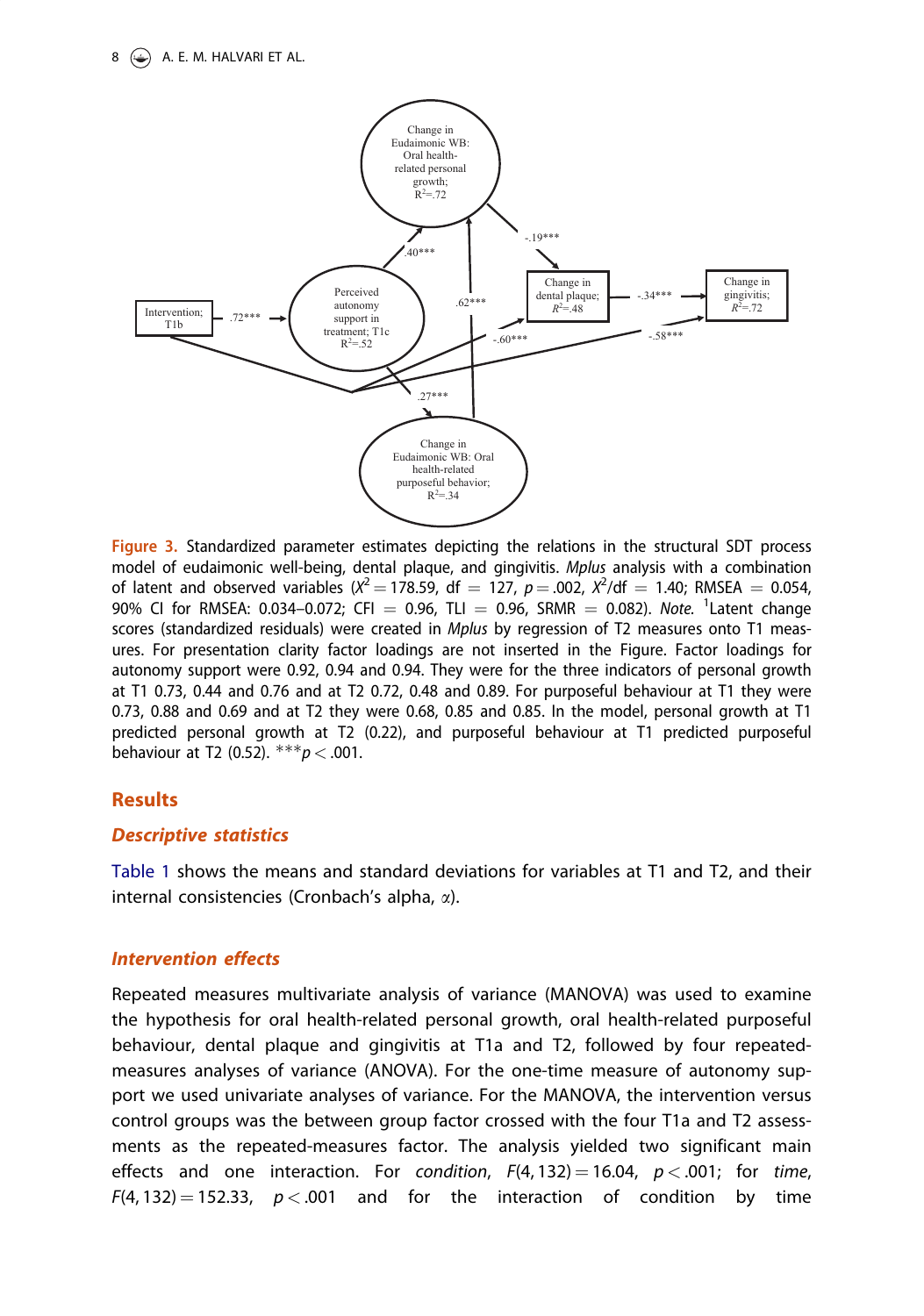| Variable           | M                     | SD                     | $\alpha$ | M                    | SD   | $\alpha$ |
|--------------------|-----------------------|------------------------|----------|----------------------|------|----------|
|                    |                       | Autonomy support (T1c) | 0.96     |                      |      |          |
| Control group      | 4.14                  | 1.73                   |          |                      |      |          |
| Intervention group | 6.61                  | 0.48                   |          |                      |      |          |
|                    | Personal growth (T1a) |                        | 0.67     | Personal growth (T2) |      | 0.75     |
| Control group      | 3.22                  | 0.97                   |          | 3.24                 | 0.95 |          |
| Intervention group | 3.29                  | 0.88                   |          | 4.38                 | 0.93 |          |
|                    | Purpose (T1a)         |                        | 0.80     | Purpose (T2)         |      | 0.84     |
| Control group      | 3.47                  | 1.09                   |          | 3.40                 | 0.96 |          |
| Intervention group | 3.62                  | 1.00                   |          | 3.99                 | 0.97 |          |
|                    | Plaque (T1a)          |                        | 0.93     | Plaque (T2)          |      | 0.95     |
| Control group      | 1.27                  | 0.26                   |          | 0.90                 | 0.27 |          |
| Intervention group | 1.31                  | 0.29                   |          | 0.51                 | 0.19 |          |
|                    | Gingivitis (T1a)      |                        | 0.88     | Gingivitis (T2)      |      | 0.94     |
| Control group      | 1.44                  | 0.15                   |          | 1.49                 | 0.16 |          |
| Intervention group | 1.47                  | 0.15                   |          | 1.17                 | 0.10 |          |

<span id="page-9-0"></span>

|  |  | Table 1. Means and standard deviations for variables at time 1 and 2 |
|--|--|----------------------------------------------------------------------|
|--|--|----------------------------------------------------------------------|

*Note.* Control group:  $N = 70$ ; intervention group:  $N = 68$ .

 $F(4, 132) = 62.00$ ,  $p < .001$ . The effect was large for the interaction of condition by time, which indicates that the intervention group changed more from T1a to T2 than did the control group (see Table 1), thus, supporting our experimental hypothesis.

Results of repeated measures ANOVAs (see [Table 2\)](#page-10-0) yielded four significant interactions of the intervention by time which indicates as expected that the intervention, relative to the control group, resulted in increases of personal growth and purposeful behaviour, and resulted in decreases in dental plaque and gingivitis, from T1a to T2. For autonomy support measured only one time right after the intervention, univariate ANOVAs indicated that the intervention positively predicted perceived autonomy support. Hence, our five experimental hypotheses were supported.

## **Correlations**

The sixth hypothesis concerned expected links within the SDT-based path model. As hypothesized, the zero-order correlations (see [Table 3\)](#page-11-0) indicate that the intervention condition was positively correlated with change in autonomy support, which was positively linked to changes in personal growth and purposeful behaviour, both of which, in turn, were negatively associated with change in dental plaque and gingivitis. Changes in dental plaque and gingivitis were positively associated. Personal growth and purposeful behaviour were also positively associated.

## The SDT process path model

Mplus (version 7.4, Muthén & Muthén, [1998](#page-15-0)–2012) was used to test the process model illustrated in [Figure 1](#page-3-0). Missing data were handled using full information maximum likelihood (FIML) estimation, and analyses were performed using the robust MLR estimator. The measurement model yielded a good fit to the data  $(X^2 = 108.93, df = 80,$  $p = 002$ ,  $\chi^2$ /df  $= 1.36$ ; RMSEA  $= 0.051$ , 90% CI for RMSEA: 0.023–0.074; CFI  $= 0.97$ , TLI  $= 0.96$ , SRMR  $= 0.064$ ).

Next, in testing the SDT structural equation model, modification indices suggested a path from the intervention to both dental plaque and gingivitis. We added these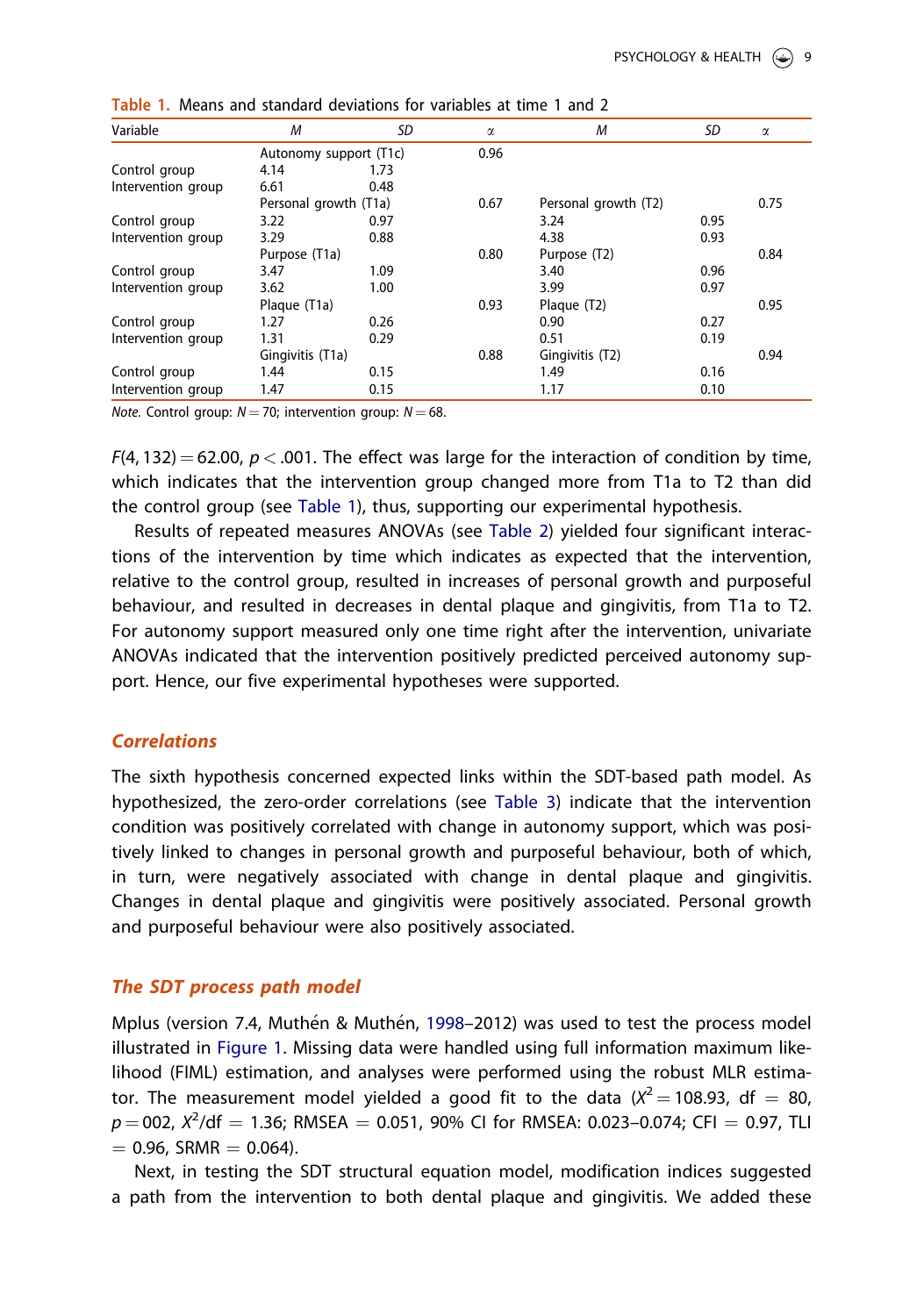#### <span id="page-10-0"></span>10 **A. E. M. HALVARI ET AL.**

|  |  |  | Table 2. ANOVA of study variables. |
|--|--|--|------------------------------------|
|--|--|--|------------------------------------|

| Effect                          | F          | Effect size Cohen's d <sup>a</sup> |
|---------------------------------|------------|------------------------------------|
| Autonomy support (T1c)          |            |                                    |
| Intervention                    | 148.98***  | 1.38                               |
| Personal growth (T1a & T2)      |            |                                    |
| Intervention                    | $19.66***$ | 0.67                               |
| Time                            | $46.01***$ | 0.62                               |
| Intervention $\times$ time      | $41.41***$ | 1.15                               |
| Purposeful behaviour (T1a & T2) |            |                                    |
| Intervention                    | $6.44**$   | 0.41                               |
| Time                            | 2.59       | 0.20                               |
| Intervention $\times$ time      | $6.14**$   | 0.42                               |
| Plaque (T1a & T2)               |            |                                    |
| Intervention                    | $23.67***$ | $-0.86$                            |
| Time                            | 601.76***  | $-2.01$                            |
| Intervention $\times$ time      | $77.04***$ | $-1.44$                            |
| Gingivitis (T1a & T2)           |            |                                    |
| Intervention                    | $50.62***$ | $-1.21$                            |
| Time                            | 103.82***  | $-0.71$                            |
| Intervention $\times$ time      | 195.52***  | $-2.26$                            |

For autonomy support at Time 1c, only the intervention effect is available.

Note. Degrees of freedom are 1, 135 for all ANOVA's.

 $d = \text{difference or change given in } SD$ ; 0.20 = small, 0.50 = moderate and 0.80 = large (Cohen, [1992\)](#page-14-0).  $d = \text{trace}$ 

 $***p$  < .001.

paths because they were experimentally hypothesized, and the final structural model yielded acceptable fit ( $X^2 = 178.59$ , df  $= 127$ ,  $p = .002$ ,  $X^2$ /df  $= 1.40$ ; RMSEA  $= 0.054$ , 90% CI for RMSEA: 0.034-0.072; CFI = 0.96, TLI = 0.96, SRMR = 0.082). All of the hypothesized links were supported, except the link from oral health-related purposeful behaviour to dental plaque as its influence on dental plaque was indirect through oral health-related personal growth. The paths are illustrated in [Figure 3](#page-8-0).

## Tests of indirect associations in [Figure 3](#page-8-0)

The indirect links were tested with a bootstrapping procedure simultaneously with the structural model in Mplus. All indirect links were tested with the full model [\(Figure 3\)](#page-8-0), controlling for all other paths. The results indicated that all indirect links were significantly supported (see [Table 4\)](#page-12-0).

## **Discussion**

The experimental test of the autonomy-supportive competence-enhancing intervention, relative to standard care and the SEM test of the SDT process model of eudaimonic well-being and oral health received strong support. The intervention positively predicted perceived autonomy support measured right after the intervention, as well as increases in both oral health-related behaviour goals and personal growth, and reductions in bacterial dental plaque and gingivitis. The effect sizes (Cohen, [1992\)](#page-14-0) were large for all dependent measures, except a moderate effect size for oral health-related behavioural goals. Regarding the SDT process model, the intervention positively predicted perceived autonomy support, which positively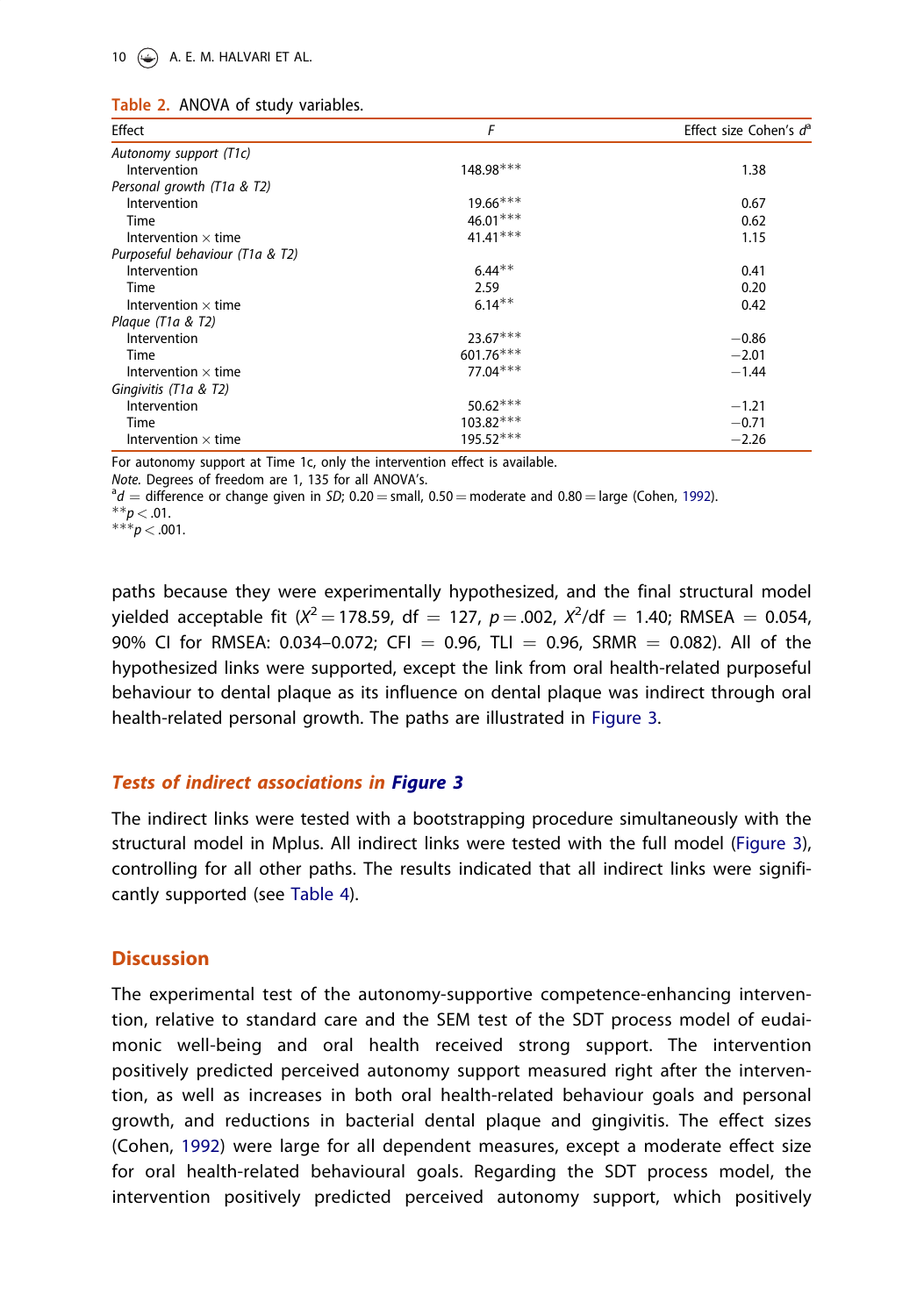<span id="page-11-0"></span>

| Table 3. Correlations among the intervention, autonomy support at Time 1, well-being and dental plaque measures at Times 1 and 2, and change <sup>a</sup> in vari- |            |   |    |                                                                                                                                                                                                                                                                                                                               |   |                                                    |                                                                                                                                                                                                                                                                                                                                                                                                  |                                            |                              |         |           |  |
|--------------------------------------------------------------------------------------------------------------------------------------------------------------------|------------|---|----|-------------------------------------------------------------------------------------------------------------------------------------------------------------------------------------------------------------------------------------------------------------------------------------------------------------------------------|---|----------------------------------------------------|--------------------------------------------------------------------------------------------------------------------------------------------------------------------------------------------------------------------------------------------------------------------------------------------------------------------------------------------------------------------------------------------------|--------------------------------------------|------------------------------|---------|-----------|--|
| ables $(N = 138)$ .                                                                                                                                                |            |   |    |                                                                                                                                                                                                                                                                                                                               |   |                                                    |                                                                                                                                                                                                                                                                                                                                                                                                  |                                            |                              |         |           |  |
| Variables                                                                                                                                                          |            | m | 4. | 'n                                                                                                                                                                                                                                                                                                                            | o | ∞                                                  | oi                                                                                                                                                                                                                                                                                                                                                                                               | <u>'5</u>                                  |                              | ني      | ഇ്        |  |
| . Intervention (T1b)                                                                                                                                               |            |   |    |                                                                                                                                                                                                                                                                                                                               |   |                                                    |                                                                                                                                                                                                                                                                                                                                                                                                  |                                            |                              |         |           |  |
| 2. Autonomy support (T1c)                                                                                                                                          | $0.70**$   |   |    |                                                                                                                                                                                                                                                                                                                               |   |                                                    |                                                                                                                                                                                                                                                                                                                                                                                                  |                                            |                              |         |           |  |
| 3. Personal growth (T1a)                                                                                                                                           |            |   |    |                                                                                                                                                                                                                                                                                                                               |   |                                                    |                                                                                                                                                                                                                                                                                                                                                                                                  |                                            |                              |         |           |  |
| 4. Personal growth (T2)                                                                                                                                            | $0.52***$  |   |    |                                                                                                                                                                                                                                                                                                                               |   |                                                    |                                                                                                                                                                                                                                                                                                                                                                                                  |                                            |                              |         |           |  |
| 5. Personal growth (T1a-T2)                                                                                                                                        | $0.56***$  |   |    |                                                                                                                                                                                                                                                                                                                               |   |                                                    |                                                                                                                                                                                                                                                                                                                                                                                                  |                                            |                              |         |           |  |
| 6. Purposeful behaviour (T1a)                                                                                                                                      | 0.07       |   |    |                                                                                                                                                                                                                                                                                                                               |   |                                                    |                                                                                                                                                                                                                                                                                                                                                                                                  |                                            |                              |         |           |  |
| 7. Purposeful behaviour (T2)                                                                                                                                       | $0.29***$  |   |    |                                                                                                                                                                                                                                                                                                                               |   |                                                    |                                                                                                                                                                                                                                                                                                                                                                                                  |                                            |                              |         |           |  |
| 8. Purposeful behaviour (T1a-T2)                                                                                                                                   | $0.29***$  |   |    | $\begin{array}{l} 03 \\ 0.56^{**} \\ 0.57^{**} \\ 0.98^{**} \\ 0.090^{**} \\ 0.090^{**} \\ 0.090^{**} \\ 0.090^{**} \\ 0.090^{**} \\ 0.090^{**} \\ 0.090^{**} \\ 0.090^{**} \\ 0.090^{**} \\ 0.090^{**} \\ 0.090^{**} \\ 0.090^{**} \\ 0.090^{**} \\ 0.090^{**} \\ 0.090^{**} \\ 0.090^{**} \\ 0.090^{**} \\ 0.090^{**} \\ 0$ |   |                                                    |                                                                                                                                                                                                                                                                                                                                                                                                  |                                            |                              |         |           |  |
| 9. Dental plaque (T1a)                                                                                                                                             | 0.02       |   |    |                                                                                                                                                                                                                                                                                                                               |   |                                                    |                                                                                                                                                                                                                                                                                                                                                                                                  |                                            |                              |         |           |  |
| 10. Dental plaque (T2)                                                                                                                                             | $-0.64**$  |   |    |                                                                                                                                                                                                                                                                                                                               |   | $0.04$<br>$0.021$<br>$0.021$<br>$0.024$<br>$0.044$ | $\begin{array}{r} -\frac{1}{2} & \frac{1}{2} & \frac{1}{2} \\ -\frac{1}{2} & -\frac{1}{2} & \frac{1}{2} \\ -\frac{1}{2} & -\frac{1}{2} & \frac{1}{2} \\ -\frac{1}{2} & -\frac{1}{2} & \frac{1}{2} \\ -\frac{1}{2} & -\frac{1}{2} & -\frac{1}{2} \\ -\frac{1}{2} & -\frac{1}{2} & -\frac{1}{2} \\ -\frac{1}{2} & -\frac{1}{2} & -\frac{1}{2} \\ -\frac{1}{2} & -\frac{1}{2} & -\frac{1}{2} \\ -\$ |                                            |                              |         |           |  |
| 11. Dental plaque (T1a-T2)                                                                                                                                         | $0.69**$   |   |    |                                                                                                                                                                                                                                                                                                                               |   |                                                    |                                                                                                                                                                                                                                                                                                                                                                                                  |                                            |                              |         |           |  |
| 12. Gingivitis (T1a)                                                                                                                                               | 0.07       |   |    |                                                                                                                                                                                                                                                                                                                               |   |                                                    |                                                                                                                                                                                                                                                                                                                                                                                                  | $0.96**$<br>$0.08$<br>$0.73**$<br>$0.73**$ |                              |         |           |  |
| 13. Gingivitis (T2)                                                                                                                                                | $-0.77***$ |   |    |                                                                                                                                                                                                                                                                                                                               |   |                                                    |                                                                                                                                                                                                                                                                                                                                                                                                  |                                            | $0.71**$<br>0.71**<br>0.74** |         |           |  |
| 14. Gingivitis (T1a-T2)                                                                                                                                            | $-0.81**$  |   |    |                                                                                                                                                                                                                                                                                                                               |   |                                                    |                                                                                                                                                                                                                                                                                                                                                                                                  |                                            |                              | $0.23*$ | $0.97***$ |  |
| $^{57}$ 1a-2 represent variable change. Change scores (standardised residuals) were created by regression of T2 measures onto T1 measures.                         |            |   |    |                                                                                                                                                                                                                                                                                                                               |   |                                                    |                                                                                                                                                                                                                                                                                                                                                                                                  |                                            |                              |         |           |  |

aT1a–2 represent variable change. Change scores (standardised residuals) were created by regression of T2 measures onto T1 measures. created by regr ⋚  $\overline{a}$ es ca Chien Ara unanye.  $\bar{5}$ 

 $*_{p < .01}^{*}$  (.001)

PSYCHOLOGY & HEALTH  $\circledast$  11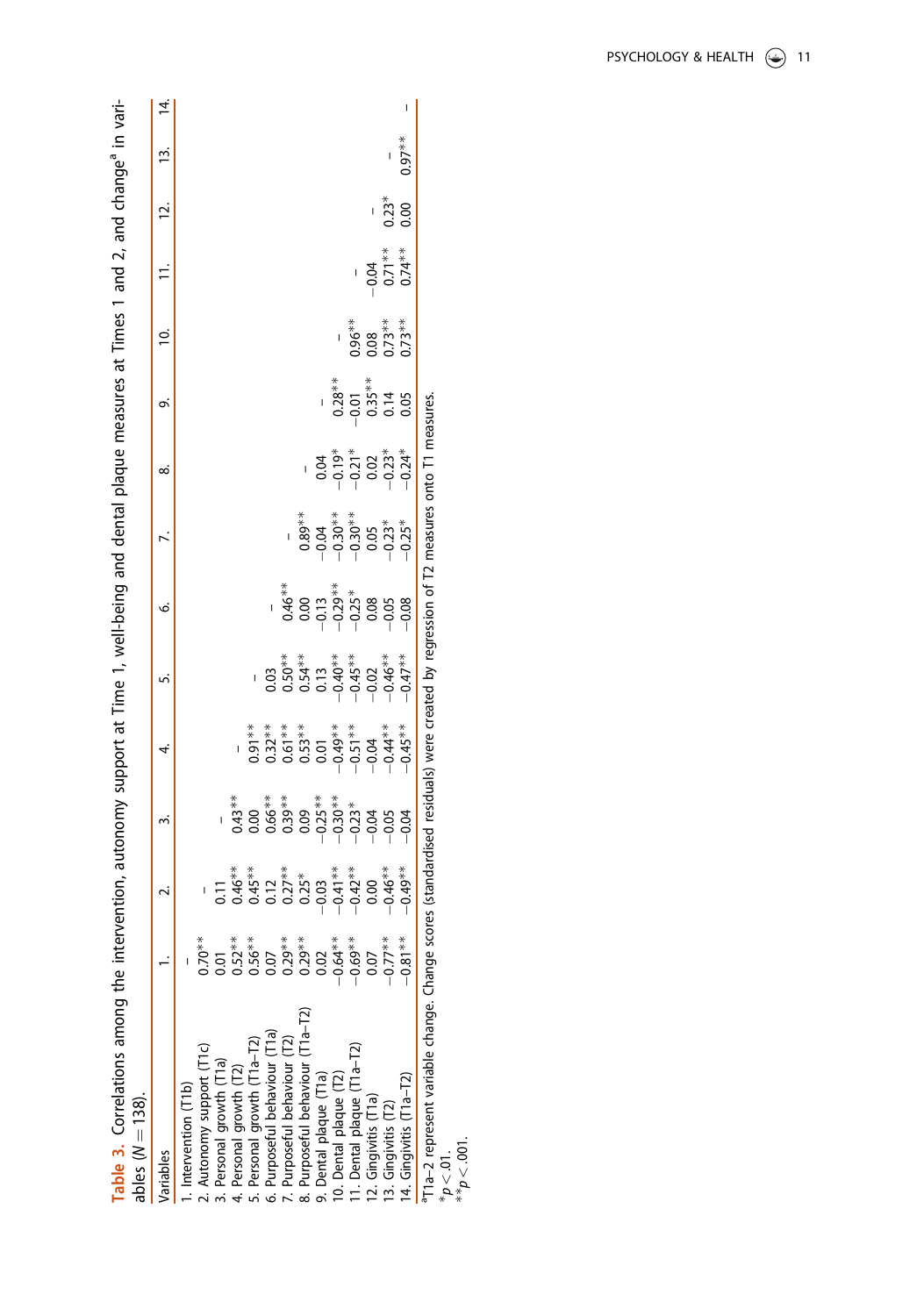#### <span id="page-12-0"></span>12  $\bigodot$  A. E. M. HALVARI ET AL.

|                                            |                                   | Dependent                         |          |      | Estimate/     |         | 95% CI          |
|--------------------------------------------|-----------------------------------|-----------------------------------|----------|------|---------------|---------|-----------------|
| Independent variable (IV)                  | Mediator (M)                      | variable (DV)                     | Estimate | SE   | SE            | Lower   | Upper           |
| Indirect associations emerging in Figure 2 |                                   |                                   |          |      |               |         |                 |
| 1. Intervention                            | $\rightarrow$ Autonomy support    | $\rightarrow$ Personal growth     | 0.29     | 0.06 | $4.93***$     | 0.18    | 0.41            |
| 2. Intervention                            | $\rightarrow$ Autonomy support    | $\rightarrow$ Purposeful behavior | 0.20     | 0.06 | $2.95***$     | 0.06    | 0.34            |
| 3. Intervention                            | $\rightarrow$ Dental plaque       | $\rightarrow$ Gingivitis          | $-0.20$  | 0.05 | $-4.34***$    | $-0.30$ | $-0.11$         |
| 4. Autonomy support                        | $\rightarrow$ Purposeful behavior | $\rightarrow$ Personal growth     | 0.17     | 0.05 | $3.11***$     | 0.06    | 0.28            |
| 5. Autonomy support                        | $\rightarrow$ Personal growth     | $\rightarrow$ Dental plaque       | $-0.07$  |      | $0.04 -1.99*$ | $-0.15$ | $-0.002$        |
| 6. Purposeful behavior                     | $\rightarrow$ Personal growth     | $\rightarrow$ Dental plaque       | $-0.11$  |      | $0.05 -2.03*$ |         | $-0.22 -0.004$  |
| 7. Personal growth                         | $\rightarrow$ Dental plaque       | $\rightarrow$ Gingivitis          | $-0.06$  |      | $0.03 -1.91*$ |         | $-0.13 - 0.002$ |

<sup>a</sup>All indirect links were tested with the full model [\(Figure 2](#page-5-0)), controlling for all other paths.

 $*_{p}$  < .05.

 $***p < .001$ .

predicted changes in purposeful behavioural goals and changes in personal growth. Increase in personal growth was negatively associated with change in dental plaque, and increases in purposeful behavioural goals was indirectly negatively linked with increases in dental plaque through increases in personal growth. Change in dental plaque predicted change in gingivitis. In addition, the intervention directly reduced dental plaque and gingivitis.

This is the first autonomy-supportive dental intervention predicting increases in eudaimonic well-being, and at the same time affected improvements in oral health, or any other physical health outcome. This is also the first study indicating that the association between perceived autonomy support and change in dental plaque is mediated by change in components of eudaimonic well-being. The links from the intervention to autonomy support, changes in both purposeful behaviour and personal growth, and changes in oral health indications as dental plaque and gingivitis are considered causal because the study was designed as a randomised controlled field experiment. This is important because effective plaque removal is causally linked to life-long oral health (Löe, [2000](#page-15-0)).

Physical health and safety have been demonstrated to be intrinsic aspirations for humans in cultures around the world (Grouzet et al., [2005](#page-14-0)) and this intervention facilitated internalisation of a value for purposeful oral health behavioural goals and increased perception of personal growth which resulted in better oral health. Since personal growth is an indicator of learning, future interventions could include broader measures of learning as mediating variables in the eudaimonic well-being and oral health model. According to SDT, meeting this challenge to improve one's health through internalization of a value for the behaviour, and experiencing personal growth is eudaimonic as it satisfies basic psychological needs for autonomy and competence. This is likely an important pathway by which an autonomy supportive dental health intervention can improve quality of life related to oral health. Since previous studies have demonstrated significant links between perceived autonomy support, and quality of life for patients with diabetes (Williams, Lynch, & Glasgow, [2007;](#page-16-0) Williams et al. [2009](#page-16-0)), and for patients on dialysis (Chen, Chang, Tsai, & Hou, [2018](#page-14-0)), future SDT interventions in the broader health care domain can be tested to confirm if they have their effect on quality of life, physical and mental health outcomes by enhancing eudaimonic well-being.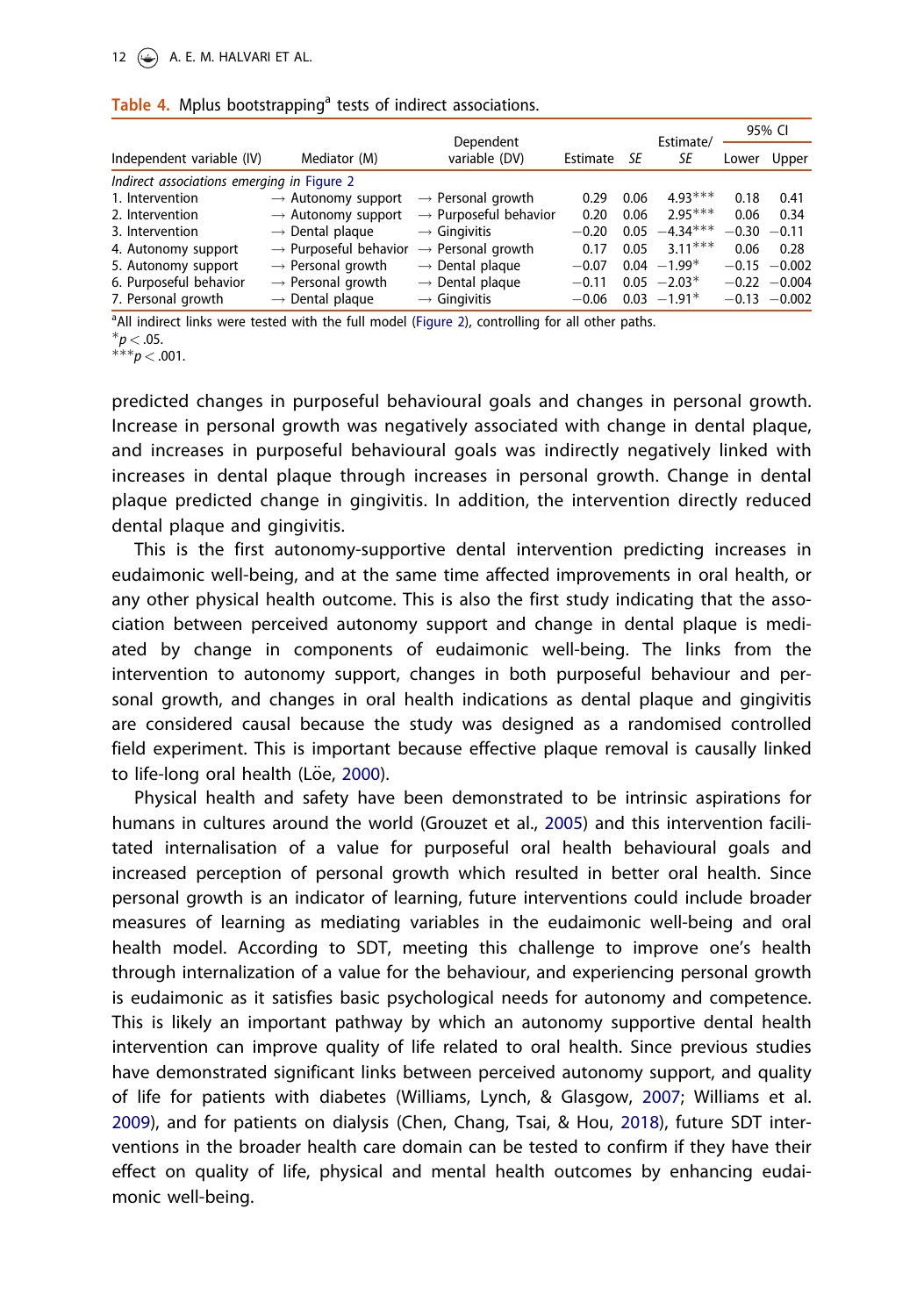<span id="page-13-0"></span>This study strongly supported the hypothesized SDT process model with one exception. Change in purposeful behaviour goals was not directly associated with change in dental plaque, but was indirectly predictive of it through personal growth. Thus, personal growth might be more strongly related to health indicators than purposeful behavioural goals, as shown by Ryff ([1989](#page-15-0)) and in the results in the current study. It is possible that internalising purposeful goals may precede experiences of personal growth, but further study with the appropriate lagged design is needed to determine this. In addition, because the intervention still had a direct effect on change in dental plaque and gingivitis after the three mediators were added to the model, other mediating variables would be of interest for future testing in the eudaimonic well-being and oral health model. According to Sheldon and Elliot, ([1999](#page-15-0)), patients' goal efforts and goal attainment in the oral health field would be good candidates, as well as their cumulative need satisfying experiences related to their oral health. Need-support from multiple sources might also be of importance, that is, from oral health care professionals, friends, romantic partners and family (Ratelle, Simard, & Guay, [2013](#page-15-0)).

Regarding the psychological processes that may explain the current findings are bottom-up and top-down theories (Diener, [1984](#page-14-0)). The accumulation of need-satisfying experiences affect well-being and better health (bottom-up), as proposed in SDT. Need-satisfaction may also affect a broader top-down effect of purposeful behavioural goal effort and attainment producing personal growth and wellness, resulting in better health. For example, goal attainment may be associated with higher perceived competence, a SDT motivational variable linked to positive health evaluations, improved oral health status (Halvari, Halvari, Bjørnebekk, & Deci, [2012a,](#page-14-0) [2012b\)](#page-14-0), health-related quality of life (as described previously) and a deeper interest in oral health issues. Thus, future research should include additional measures of motivation and behaviour, and needsatisfying experiences from multiple sources.

A weakness of the current study is the lack of a long-term follow-up, so we do not know if the effects are maintained beyond six months. Changes in purposeful behavioural goals, changes in personal growth and changes in dental plaque and gingivitis were measured at the same time, so changes in the eudaimonic well-being variables cannot be said to have produced the changes in dental plaque and gingivitis.

## **Conclusions**

The results from this study have important practical implications for dental treatment, oral health-related eudaimonic well-being and oral health. Considering the large effects of the intervention on oral health-related well-being, dental plaque and gingivitis, an intervention that adds autonomy support to standard care would indeed be worth the modest additional cost.

#### Acknowledgements

The authors would like to thank: (i) Dental Hygienist Marit Evju, Colosseum Dental Clinic in Sandvika, for performing the measurements of plaque and gingivitis at Time 2; (ii) The Colosseum Dental Clinic in Sandvika which very generously let us use their clinic free of charge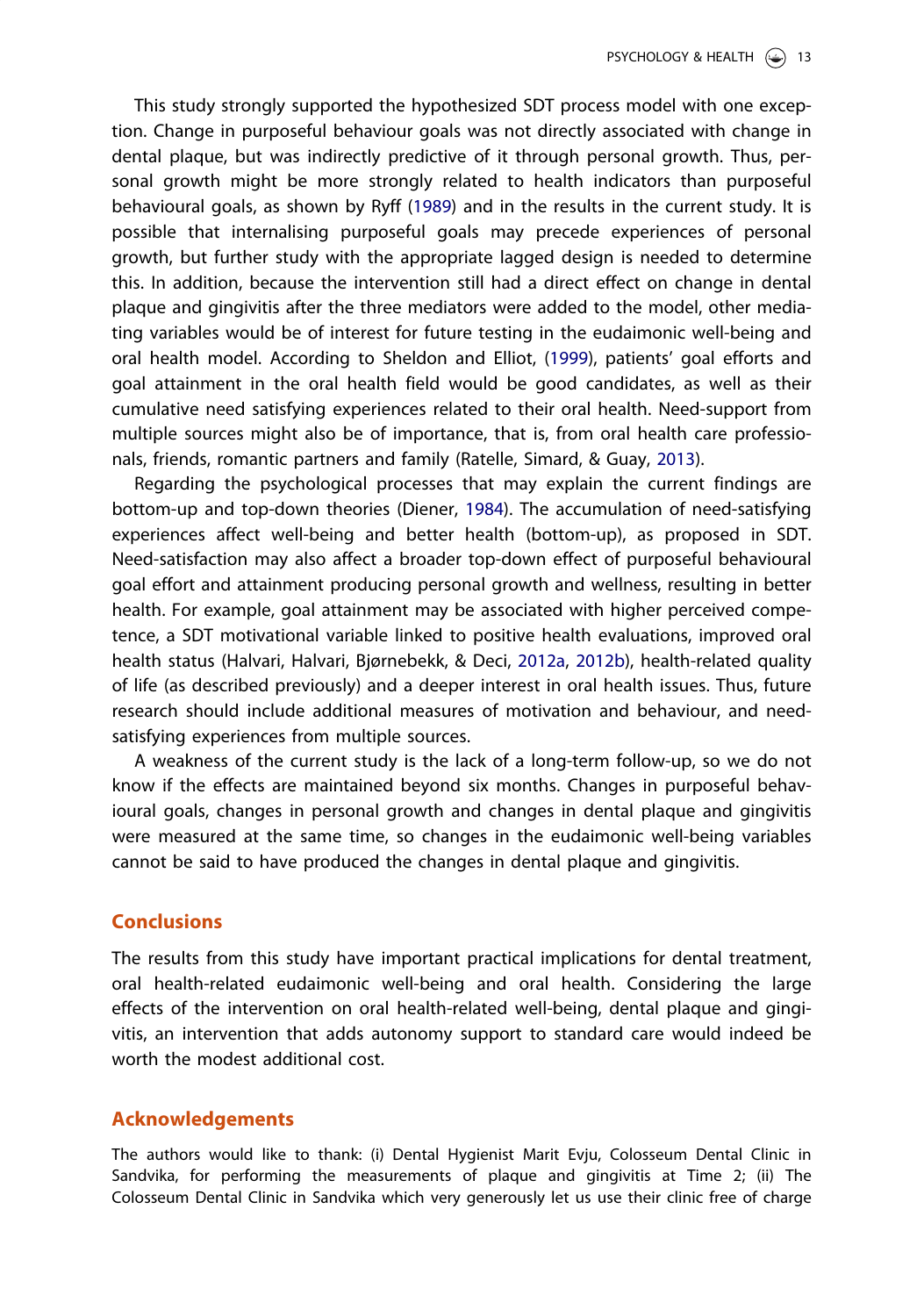<span id="page-14-0"></span>14  $\left(\rightarrow\right)$  A. E. M. HALVARI ET AL.

over 10 months for the fulfillment of the project and (iii) The Norwegian Ministry of Health who funded the study.

## Disclosure statement

No potential conflict of interest was reported by the authors.

## **ORCID**

Anne Elisabeth Munster Halvari € http://orcid.org/0000-0001-5506-4704 Hallgeir Halvari **http://orcid.org/0000-0003-3425-3682** Edward L. Deci **b** http://orcid.org/0000-0001-8246-8536

## References

- Aristotle. ([1984](#page-2-0)). Nicomachean ethics. In J. Barnes (Ed.), The complete works of Aristotle (Vol. 2, pp. 1729–1876). Princeton, NJ: Princeton University Press.
- Black, A. E., & Deci, E. L. ([2000](#page-3-0)). The effects of instructors' autonomy support and students' autonomous motivation on learning organic chemistry: A self-determination theory perspective. Science Education, 84, 740–756.
- Bollen, K. ([1989\)](#page-7-0). Structural equations with latent variables. New York: Wiley.
- Brunstein, J. C. [\(1993\)](#page-3-0). Personal goals and subjective well-being: A longitudinal study. Journal of Personality and Social Psychology, 65, 1061–1070.
- Chen, M.-F., Chang, R.-E., Tsai, H.-B., & Hou, Y.-H. [\(2018\)](#page-12-0) Effects of perceived autonomy support and basic need satisfaction on quality of life in hemodialysis patients. Quality of Life Research, 27, 765–773.
- Cohen, J. [\(1992](#page-10-0)). A power primer. Psychological Bulletin, 112, 155–159.
- Deci, E. L., & Ryan, R. M. ([2000](#page-1-0)). The "what" and "why" of goal pursuits: Human needs and the self-determination of behavior. Psychological Inquiry, 11, 227–268.
- Diener, E. ([1984](#page-13-0)). Subjective well-being. Psychological Bulletin, 95, 542–575.
- Fredrickson, B. L., Grewen, K. M., Coffey, K. A., & Algoe, S. B., Firestine, A. M, Arevalo, J. M. G., Ma, J., & Cole, S. W. [\(2013\)](#page-4-0). A functional genomic perspective on human well-being. Proceedings of the National Academy of Science of United States of America, 110, 13684–13689. doi:[10.1073/pnas.1305419110](https://doi.org/10.1073/pnas.1305419110)
- Green, L. S., Oades, L. G., & Grant, A. M. [\(2006\)](#page-3-0). Cognitive-behavioral, solution-focused life coaching: Enhancing goal striving, well-being, and hope. The Journal of Positive Psychology, 1, 142–149.
- Grolnick, W. S., & Ryan, R. M. ([1987](#page-3-0)). Autonomy in children's learning: An experimental and individual difference investigation. Journal of Personality and Social Psychology, 52, 890–898.
- Grouzet, F. M., Sheldon, K. M., Kasser, T., Ahuvia, A., Dols, J. M. F., Kim, Y., Lau, S., Ryan, R. M., Saunders, S., & Schmuck, P. ([2005](#page-12-0)). The structure of goal contents across 15 cultures. Journal of Personality and Social Psychology, 89, 800–816. doi[:10.1037/0022-3514.89.5.800](https://doi.org/10.1037/0022-3514.89.5.800)
- Halvari, A., & Halvari, H. [\(2006\)](#page-2-0). Motivational predictors of change in oral health: An experimental test of self-determination theory. Motivation and Emotion, 30, 295–306.
- Halvari, A. E. M., Halvari, H., Bjørnebekk, G., & Deci, E. L. ([2012a\)](#page-4-0). Self-determined motivational predictors of increases in dental behaviors, decreases in dental plaque, and improvement in oral health: A randomized clinical trial. Health Psychology, 31, 777–788.
- Halvari, A. E. M., Halvari, H., Bjørnebekk, G., & Deci, E. L. ([2012b](#page-13-0)). Motivation for dental home care: Testing a self-determination theory model. Journal of Applied Social Psychology, 42, 1–39.
- Halvari, A., Halvari, H., Bjørnebekk, G., & Deci, E. L. ([2013](#page-2-0)). Oral health and dental well-being: Testing a self-determination theory model. Journal of Applied Social Psychology, 43, 275–292.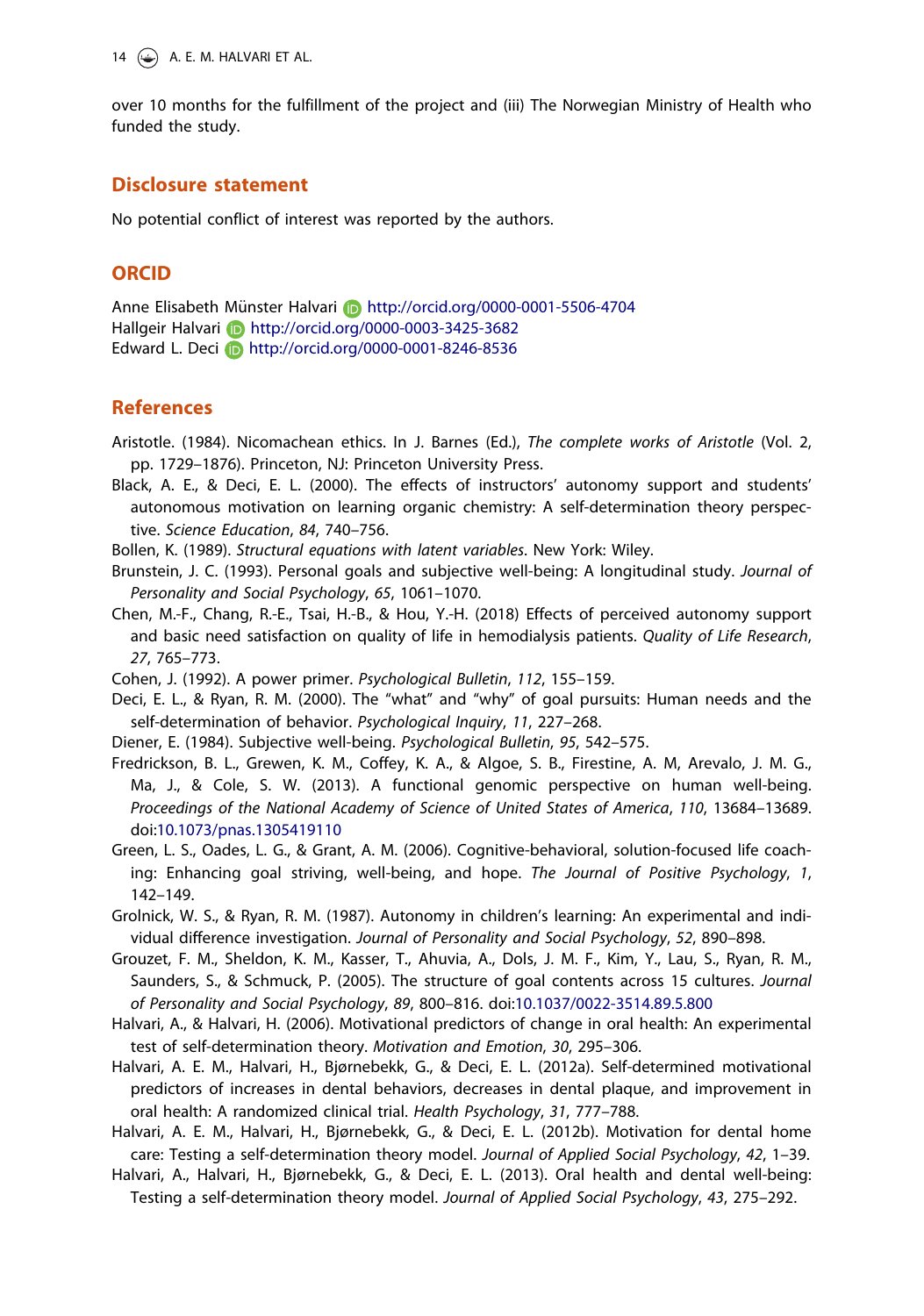- <span id="page-15-0"></span>Halvari, A. E. M., Halvari, H., Williams, G. C., & Deci, E. L. ([2017](#page-2-0)). Predicting dental attendance from dental hygienists' autonomy support and patients' autonomous motivation: A randomised clinical trial. Psychology & Health, 32, 127–144.
- Hu, L., & Bentler, P. M. [\(1999\)](#page-7-0). Cutoff criteria for fit indexes in covariance structure analysis: Conventional criteria versus new alternatives. Structural Equation Modeling, 6, 1–55.
- Kim, E., Sun, J., Park, N., Kubzansky, L., & Peterson, C. [\(2013\)](#page-4-0). Purpose in life and reduced risk of myocardial infarction among older US adults with coronary heart disease: A two-year followup. Journal of Behavioral Medicine, 13, 124–133. doi[:10.1007/s10865-012-9406-4](https://doi.org/10.1007/s10865-012-9406-4)
- Kim, E. S., Sun, J. K., Park, N., & Peterson, C. [\(2013\)](#page-4-0). Purpose in life and reduced incidence of stroke in older adults: 'The Health and Retirement Study'. Journal of Psychosomatic Research, 74, 427–432. doi:[10.1016/j.jpsychores.2013.01.013](https://doi.org/10.1016/j.jpsychores.2013.01.013)
- Little, T. D., Cunningham, W. A., Shahar, G., & Widaman, K. F. ([2002](#page-7-0)). To parcel or not to parcel: Exploring the question, weighing the merits. Structural Equation Modeling, 9, 51–173.
- Löe, H. ([1967](#page-6-0)). The gingival index, the plaque index and the retention index systems. The Journal of Periodontology, 38, 610–616.
- Löe, H. ([2000](#page-4-0)). Oral hygiene in the prevention of caries and periodontal disease. International Dental Journal, 50, 129–139.
- Montasem, A., Brown, S. L., & Harris, R. [\(2014\)](#page-3-0). Subjective well-being in dentists: The role of intrinsic aspirations. Community Dentistry and Oral Epidemiology, 42, 279–288.
- Muthén, L. K., & Muthén, B. O. ([1998](#page-7-0)–2012). *MPlus user's guide* (7th ed.). Los Angeles, CA: Muthén & Muthén.
- Niemiec, C. P., Ryan, R. M., Patrick, H., Deci, E. L., & Williams, G. C. [\(2010](#page-3-0)). The energization of health-behavior change: Examining the associations among autonomous self-regulation, subjective vitality, depressive symptoms, and tobacco abstinence. The Journal of Positive Psychology, 5, 122–138.
- Ratelle, C. F., Simard, K., & Guay, F. [\(2013\)](#page-13-0) University students' subjective well-being: The role of autonomy support from parents, friends, and the romantic partner. Journal of Happiness Studies, 14, 893–910.
- Romero, E., Gómez-Fraguela, J. A., & Villar, P. [\(2012\)](#page-3-0). Life aspirations, personality traits and subjective well-being in a Spanish sample. European Journal of Personality, 26, 45–55.
- Ryan, R. M., Bernstein, J. H., & Brown, K. W. [\(2010\)](#page-3-0). Weekends, work, and well-being: Psychological need satisfactions and day of the week effects on mood, vitality, and physical symptoms. Journal of Social and Clinical Psychology, 29, 95–122.
- Ryan, R. M., Curren, R. R., & Deci, E. L. [\(2013\)](#page-3-0). What humans need: Flourishing in Aristotelian philosophy and self-determination theory: In A. S. Waterman (Ed.), The best within us: Positive psychology perspectives on Eudaimonia (pp. 57–75). Washington, WA: American Psychological Association.
- Ryan, R. M., & Deci, E. L. ([2000](#page-3-0)). Self-determination theory and the facilitation intrinsic motivation, social development, and well-being. American Psychologist, 55, 68–78.
- Ryff, C. D. ([1989](#page-4-0)). Happiness is everything, or is it? Explorations on the meaning of psychological well-being. Journal of Personality and Social Psychology, 57, 1069–1081.
- Ryff, C. D. [\(2014\)](#page-2-0). Psychological well-being revisited: Advances in the science and practice of Eudaimonia. Psychotherapy and Psychosomatics, 83, 10–28.
- Ryff, C. D., & Keyes, C. L. M. ([1995](#page-6-0)). The structure of psychological well-being revisited. Journal of Personality and Social Psychology, 69, 719–727.
- Ryff, C. D., Singer, B. H., & Love, G. D. ([2004](#page-4-0)). Positive health: Connecting well-being with biology. Philosophical Transactions of the Royal Society B: Biological Sciences, 359, 1383–1394.
- Sheldon, K. M., & Elliot, A. J. ([1999](#page-3-0)). Goal striving, need satisfaction, and longitudinal well-being: The self-concordance model. Journal of Personality and Social Psychology, 76, 482–497.
- Sheldon, K. M., Kasser, T., Smith, K. S., & Share, T. [\(2002\)](#page-3-0). Personal goals and psychological growth: Testing an intervention to enhance goal attainment and personality integration. Journal of Personality, 70, 5–31.